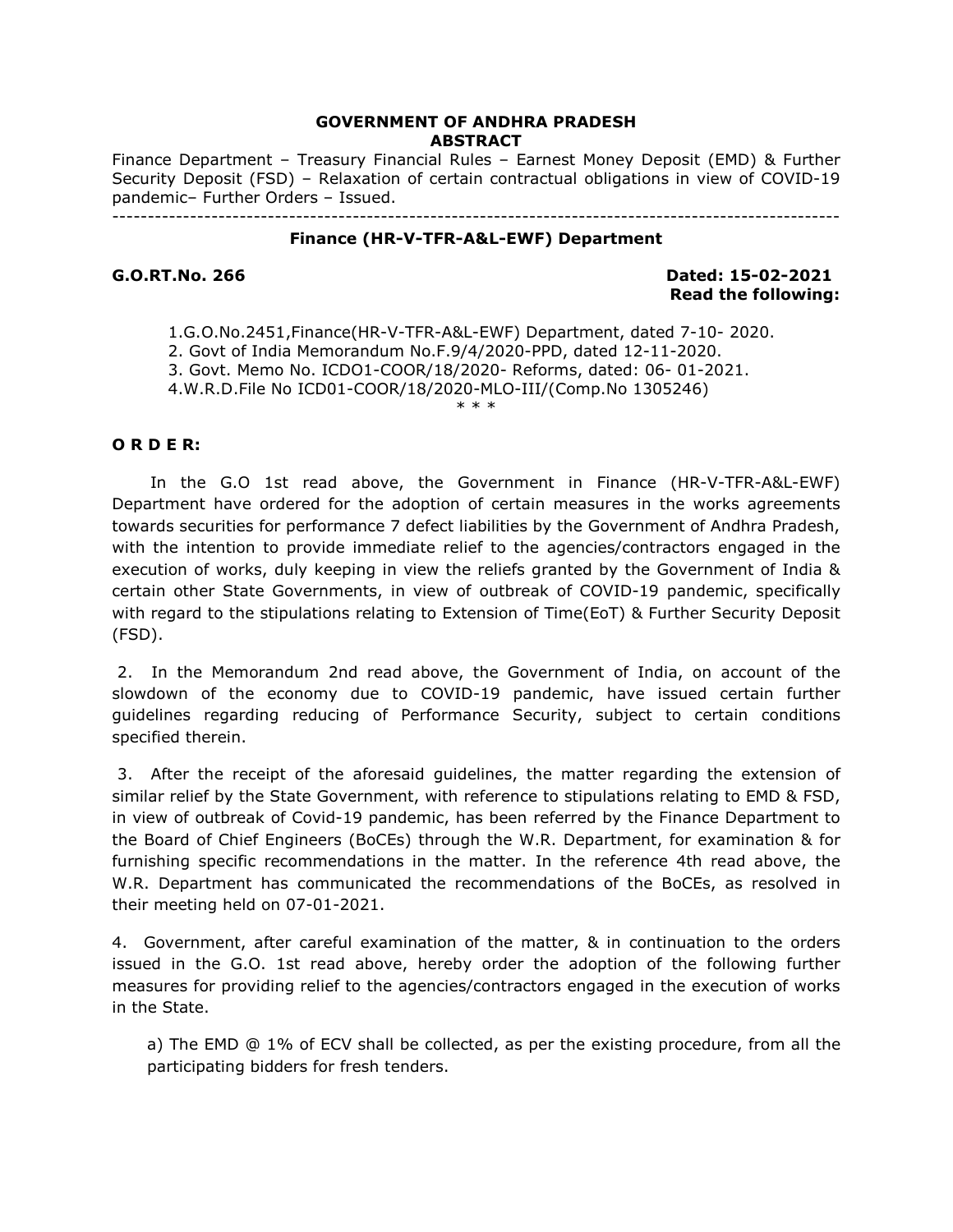b) The EMD @ 1% on Contract Value shall be collected, in the form of B.G./D.D. from the successful bidder at the time of concluding the agreement, instead of the prevailing 2.5% of contract value.

c) After receiving the EMD mentioned in (b) above from the successful bidder, the EMD collected in (a) above will be returned to the successful bidder at the time of concluding the Agreement.

d) In respect of the ongoing works/agreements, out of the EMD of 2.5 % on Contract Value collected in the form of B.G./D.D. at the time of agreement,1.5 % on Contract Value shall be returned in the same form as it was collected i.e., B.G./D.D. to the concerned agencies/contractors.

e) During intermediate bill payments, the Further Security Deposit (FSD) shall be collected @ 2% instead of the existing 7.5 % or any other specific percentage mentioned in the agreement, in form of cash on the value of work done from the agencies/ contractor's running account bill, & the FSD shall not be released in exchange of B.G.s.

 f) The amount of FSD accumulated to 2% on Contract Value at the end of fnal bill & the 1% EMD in the form of B.G./Cash/DD will be returned to the agency/ contractor on the successful completion of the Defect Liability Period (DLP)/ maintenance period  $(+)$ 28 days' grace period from end of DLP /maintenance period (or) from the date of check measurement of the rectification plus 28 days of grace period in case the defect rectification is completed beyond the DLP / maintenance period.

5. The aforesaid relief shall be made applicable to all the existing agreements in force & the fresh agreements concluded till 31st December 2021 and such relief would continue to apply till the closure of the contract or till 31-03-2023, whichever is earlier.

6. The usual procedure of collecting the EMD @ 2.5% (1+1.5%), as per G.O.No.94, I&CAD Department, dated 1-7-2003 shall be restored w.e.f. 1-1-2022 for new works i.e., works for which agreements are concluded on or after 1-1- 2022.

7. The recovery of FSD @ 7.5% on the value of the work done or any other specific percentage mentioned in the agreement shall be restored for the works for which agreements are concluded on or after 1-1-2022.

8. The relief/s provided by this order shall not be made applicable to contracts which are under dispute or wherein arbitration/court proceedings have commenced or are contemplated. Agreements ordered to be closed on mutual consent basis can be given this relief. All the concerned D.D.O.s shall append a certificate to this effect while extending the relief measure/s & the P.A.O.s concerned shall ensure the same prior to releasing the balance EMD /FSD & any deviation will be viewed seriously.

9. The relief/s extended vide this order is subject to be revoked/modified, as & when found warranted by the Government.